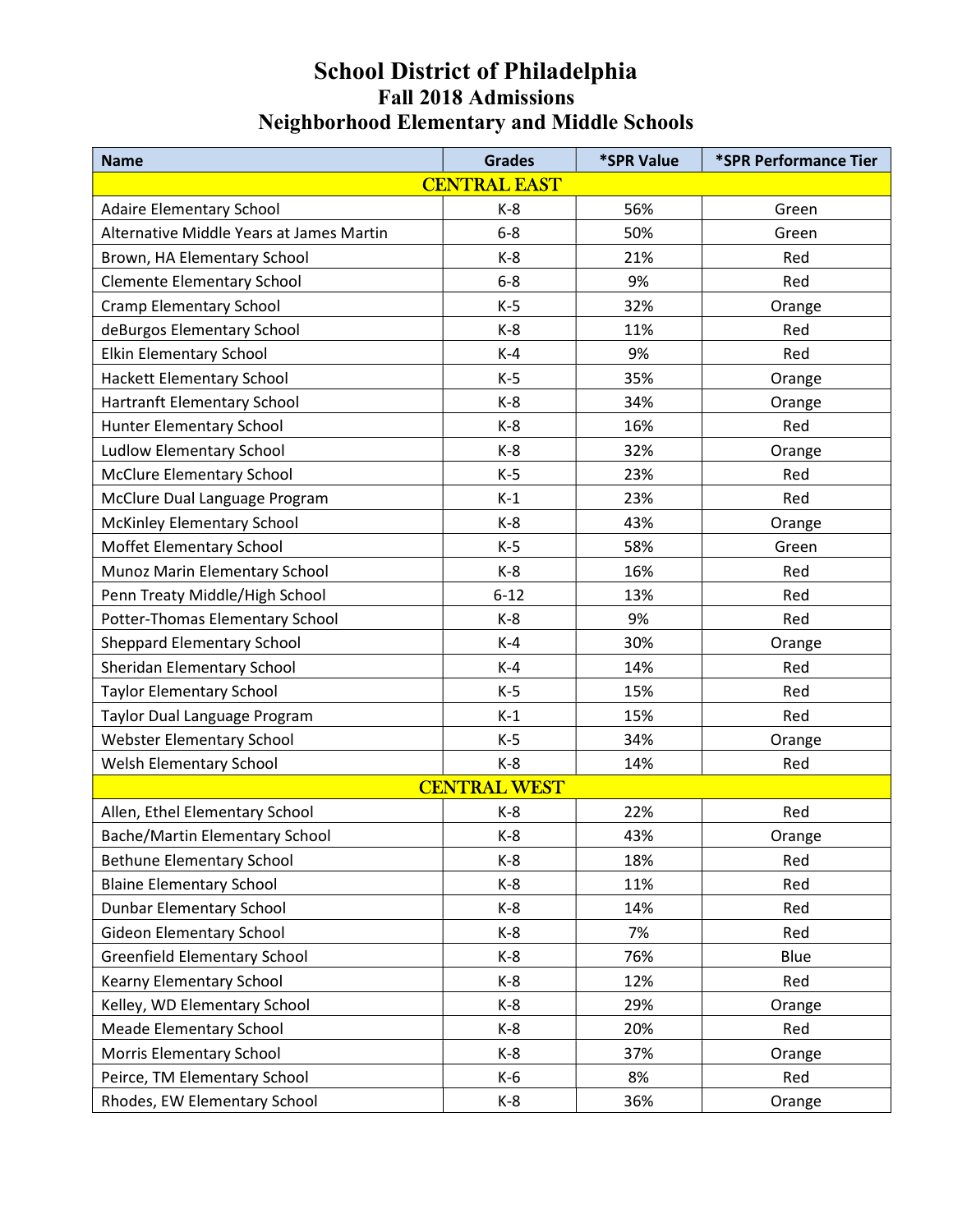| <b>Name</b>                               | <b>Grades</b>    | *SPR Value | *SPR Performance Tier |  |  |
|-------------------------------------------|------------------|------------|-----------------------|--|--|
| <b>Waring Elementary School</b>           | $K-8$            | 16%        | Red                   |  |  |
| <b>Wright Elementary School</b>           | $K-5$            | 18%        | Red                   |  |  |
| <b>NORTHEAST</b>                          |                  |            |                       |  |  |
| Fox Chase Elementary School               | $K-5$            | 45%        | Orange                |  |  |
| <b>Greenberg Elementary</b>               | $K-8$            | 81%        | Blue                  |  |  |
| Hancock Elementary School                 | $K-8$            | N/A        | N/A                   |  |  |
| Harding Middle School                     | $6-8$            | 5%         | Red                   |  |  |
| <b>Holme Elementary School</b>            | K-6              | 45%        | Orange                |  |  |
| Loesche Elementary School                 | $K-5$            | 75%        | Blue                  |  |  |
| Meehan Middle School                      | $7 - 8$          | 29%        | Orange                |  |  |
|                                           | <b>NORTHWEST</b> |            |                       |  |  |
| Cooke Elementary School                   | $K-8$            | 4%         | Red                   |  |  |
| Cook-Wiss Elementary School               | $K-8$            | 52%        | Green                 |  |  |
| Day Elementary School                     | $K-8$            | 23%        | Red                   |  |  |
| Dobson Elementary School                  | $K-8$            | 36%        | Orange                |  |  |
| <b>Ellwood Elementary School</b>          | $K-5$            | 20%        | Red                   |  |  |
| <b>Emlen Elementary School</b>            | $K-5$            | 41%        | Orange                |  |  |
| <b>Feltonville Arts</b>                   | $6-8$            | 13%        | Red                   |  |  |
| <b>Finletter Elementary School</b>        | $K-8$            | 40%        | Orange                |  |  |
| <b>Fitler Academics Plus School</b>       | $K-8$            | 46%        | Orange                |  |  |
| Henry Elementary School                   | $K-8$            | 56%        | Green                 |  |  |
| <b>Houston Elementary School</b>          | $K-8$            | 30%        | Orange                |  |  |
| Howe Elementary School                    | $K-5$            | 28%        | Orange                |  |  |
| J. S. Jenks Academy for Arts and Sciences | $K-8$            | 35%        | Orange                |  |  |
| Kelly, JB Elementary School               | $K-5$            | 16%        | Red                   |  |  |
| Logan Elementary School                   | $K-5$            | 27%        | Orange                |  |  |
| Lowell Elementary School                  | $K-4$            | 44%        | Orange                |  |  |
| Mifflin Elementary School                 | $K-8$            | 37%        | Orange                |  |  |
| Roosevelt ES Elementary School            | $K-8$            | 2%         | Red                   |  |  |
| Shawmont Elementary School                | $K-8$            | 49%        | Orange                |  |  |
| <b>Steel Elementary School</b>            | K-8              | 12%        | Red                   |  |  |
| Wagner Middle School                      | $6-8$            | 7%         | Red                   |  |  |
| Washington, Grover Middle School          | $5 - 8$          | 42%        | Orange                |  |  |
| <b>SOUTH</b>                              |                  |            |                       |  |  |
| Arthur Elementary School                  | $K-8$            | 45%        | Orange                |  |  |
| <b>Barry Elementary School</b>            | $K-8$            | 4%         | Red                   |  |  |
| <b>Bregy Elementary School</b>            | $K-8$            | 16%        | Red                   |  |  |
| Catharine Elementary School               | K-5              | 25%        | Orange                |  |  |
| <b>Childs Elementary School</b>           | $K-8$            | 42%        | Orange                |  |  |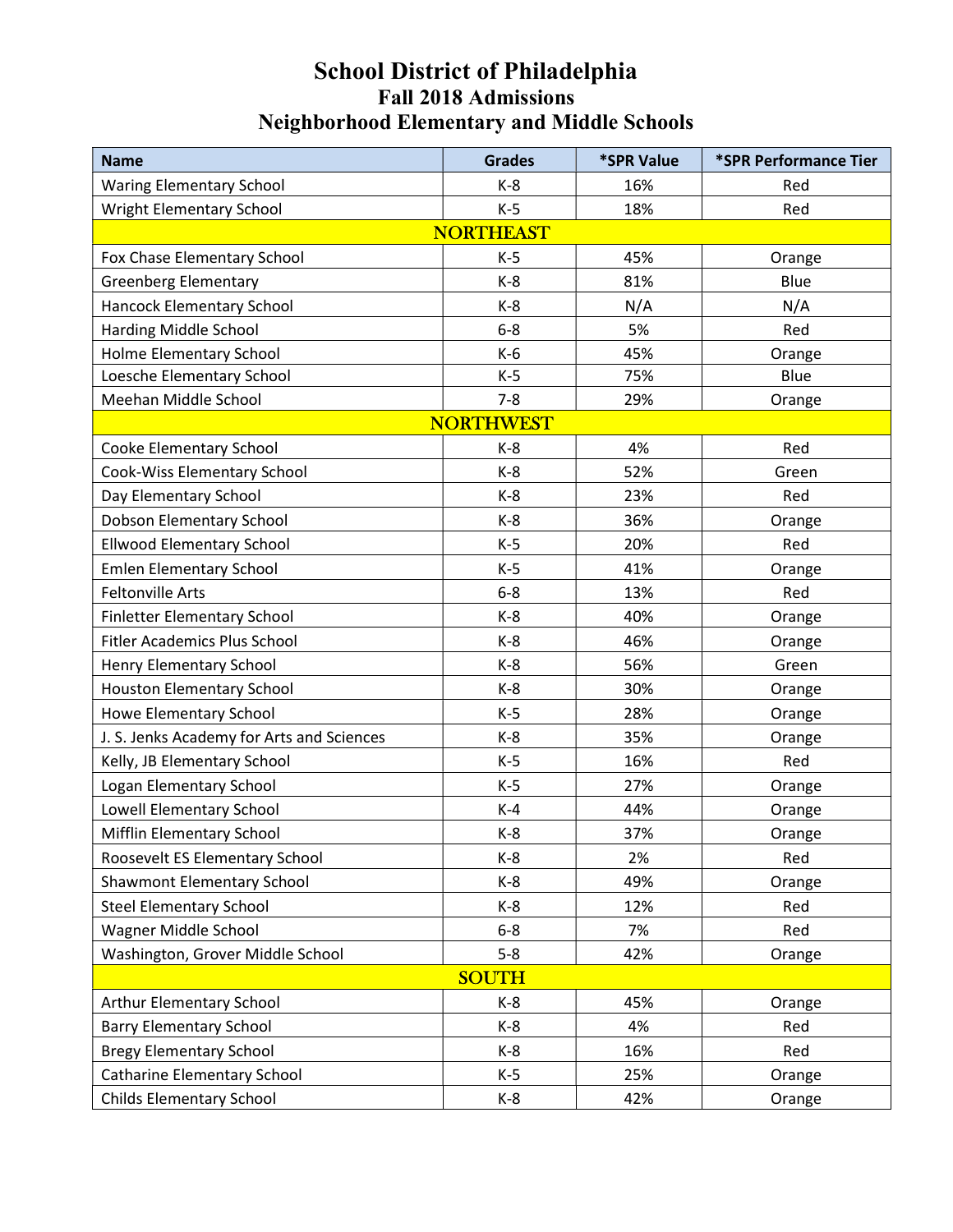| <b>Name</b>                              | <b>Grades</b> | <i><b>*SPR Value</b></i> | *SPR Performance Tier |  |  |
|------------------------------------------|---------------|--------------------------|-----------------------|--|--|
| <b>Comegys Elementary School</b>         | $K-8$         | 33%                      | Orange                |  |  |
| <b>Key Elementary School</b>             | $K-6$         | 39%                      | Orange                |  |  |
| Kirkbride Elementary School              | $K-8$         | 73%                      | Green                 |  |  |
| Longstreth Elementary School             | $K-8$         | 13%                      | Red                   |  |  |
| <b>McDaniel Elementary School</b>        | $K-8$         | 28%                      | Orange                |  |  |
| Mitchell Elementary School               | $K-7$         | 3%                       | Red                   |  |  |
| Morton Elementary School                 | $K-5$         | 43%                      | Orange                |  |  |
| Nebinger Elementary School               | $1 - 8$       | 44%                      | Orange                |  |  |
| Penrose Elementary School                | $K-8$         | 20%                      | Red                   |  |  |
| Stanton, EM Elementary School            | $K-8$         | 11%                      | Red                   |  |  |
| <b>Taggart Elementary School</b>         | $K-8$         | 49%                      | Orange                |  |  |
| Vare-Washington Elementary School        | $K-8$         | 42%                      | Orange                |  |  |
| <b>WEST</b>                              |               |                          |                       |  |  |
| Anderson Elementary School               | $K-8$         | 7%                       | Red                   |  |  |
| <b>Blankenburg Elementary School</b>     | $K-8$         | 7%                       | Red                   |  |  |
| <b>Bryant Elementary School</b>          | $K-8$         | 7%                       | Red                   |  |  |
| Hamilton Elementary School               | $K-8$         | 39%                      | Orange                |  |  |
| Harrington Elementary School             | $K-8$         | 10%                      | Red                   |  |  |
| Lamberton Elementary School              | $K-8$         | 20%                      | Red                   |  |  |
| Lea Elementary School                    | $K-8$         | 34%                      | Orange                |  |  |
| Locke Elementary School                  | $K-8$         | 7%                       | Red                   |  |  |
| McMichael Elementary School              | $K-8$         | 18%                      | Red                   |  |  |
| Middle Years Alternative                 | $5-8$         | 32%                      | Orange                |  |  |
| <b>Overbrook Education Center</b>        | $K-8$         | 62%                      | Green                 |  |  |
| <b>Powel Elementary</b>                  | K (only)      | 51%                      | Green                 |  |  |
| Rhoads, J Elementary School              | $K-8$         | 14%                      | Red                   |  |  |
| Science Leadership Academy Middle School | $5 - 7$       | N/A                      | N/A                   |  |  |
| Washington, Martha Elementary School     | $K-8$         | 26%                      | Orange                |  |  |

\*The School Progress Report (SPR) is an innovative tool designed to help us support, respond to, and improve our schools.

#### Key Features:

- The SPR looks at schools across multiple dimensions, reflecting and appreciating the richness and complexity of the educational experience
- Among these domains, the SPR puts the most emphasis on student growth, reflecting our focus on and commitment to ensuring that all of our students are learning